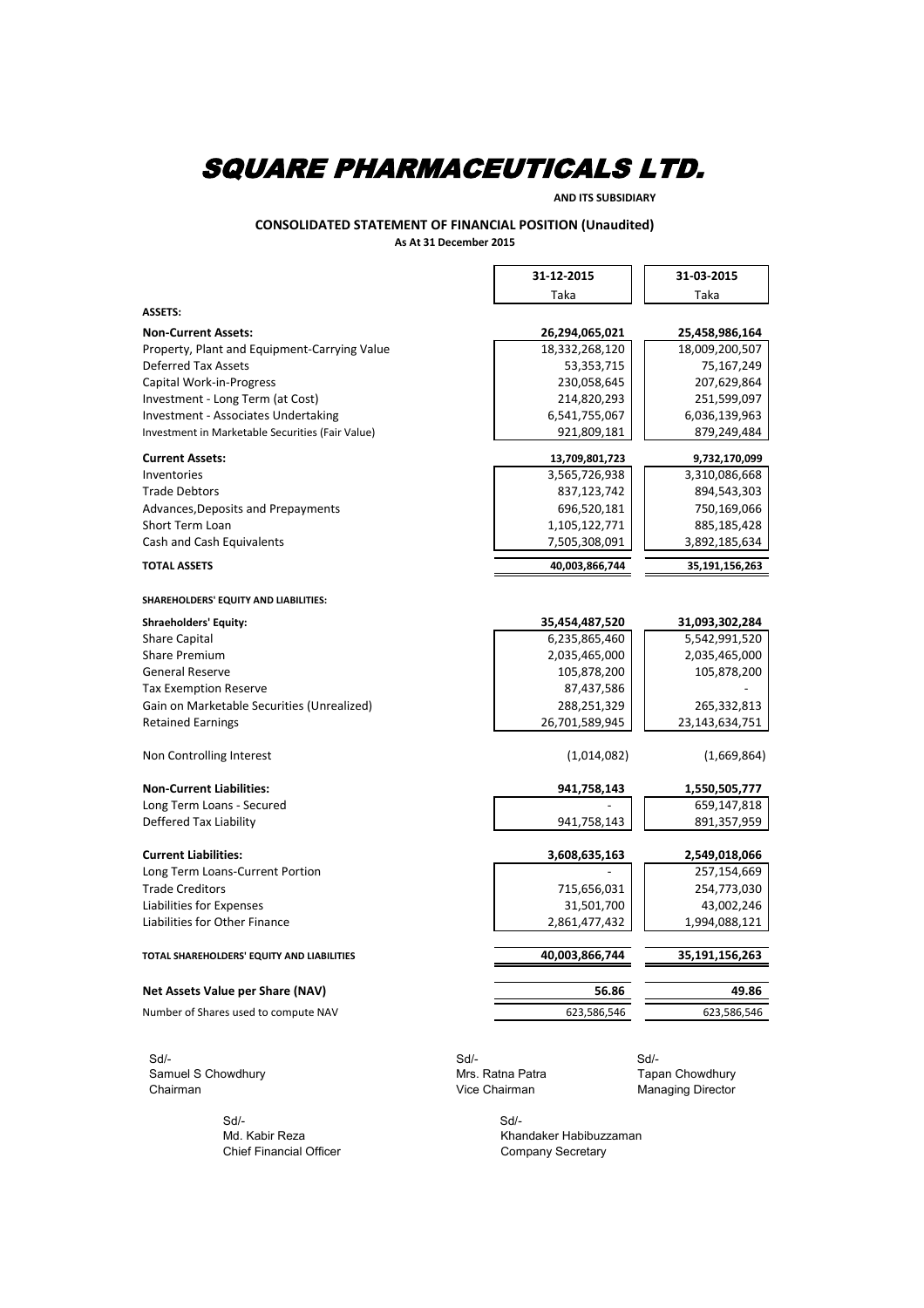**AND ITS SUBSIDIARY**

#### **CONSOLIDATED STATEMENT OF COMPREHENSIVE INCOME (Unaudited) For the 3rd Quarter Ended 31 December 2015**

|                                                                                  | <b>Nine Months Ended</b>          |                                       | <b>Third Quarter Ended</b>              |                                         |  |
|----------------------------------------------------------------------------------|-----------------------------------|---------------------------------------|-----------------------------------------|-----------------------------------------|--|
|                                                                                  | April-December<br>2015<br>Taka    | <b>April-December</b><br>2014<br>Taka | <b>October-December</b><br>2015<br>Taka | <b>October-December</b><br>2014<br>Taka |  |
| <b>GROSS TURNOVER</b><br>Less: Value Added Tax                                   | 26,729,024,223<br>3,706,034,508   | 23, 165, 744, 129<br>3,099,905,840    | 8,856,975,638<br>1,242,837,962          | 7,381,026,502<br>1,008,981,755          |  |
| <b>NET TURNOVER</b>                                                              | 23,022,989,715                    | 20,065,838,289                        | 7,614,137,676                           | 6,372,044,747                           |  |
| Cost of Goods Sold                                                               | (11,701,368,308)                  | (10,880,191,583)                      | (3,716,691,983)                         | (3,353,473,245)                         |  |
| <b>GROSS PROFIT</b>                                                              | 11,321,621,407                    | 9,185,646,706                         | 3,897,445,693                           | 3,018,571,502                           |  |
| <b>OPERATING EXPENSES:</b>                                                       | (4, 153, 294, 521)                | (3,932,621,545)                       | (1,362,701,681)                         | (1,243,182,178)                         |  |
| Selling & Distribution Expenses                                                  | (3,362,410,213)                   | (3, 107, 179, 618)                    | (1,042,588,319)                         | (934, 380, 451)                         |  |
| <b>Administrative Expenses</b><br><b>Finance Cost</b>                            | (771, 618, 042)<br>(19, 266, 266) | (706, 338, 183)<br>(119, 103, 744)    | (319, 962, 186)<br>(151, 176)           | (285,064,369)<br>(23, 737, 358)         |  |
| <b>PROFIT FROM OPERATIONS</b>                                                    | 7,168,326,886                     |                                       | 2,534,744,012                           | 1,775,389,324                           |  |
| Other Income                                                                     | 373,781,370                       | 5,253,025,161<br>191,110,353          | 156,144,364                             | 86,184,250                              |  |
| <b>PROFIT BEFORE WPPF</b>                                                        | 7,542,108,256                     | 5,444,135,514                         | 2,690,888,376                           | 1,861,573,574                           |  |
| <b>Allocation for WPPF</b>                                                       | (365, 675, 817)                   | (294, 170, 435)                       | (128,077,519)                           | (97, 235, 013)                          |  |
| PROFIT BEFORE TAX                                                                | 7,176,432,439                     | 5,149,965,079                         | 2,562,810,857                           | 1,764,338,561                           |  |
| Income Tax Expenses-Current                                                      | (1,700,944,883)                   | (1,419,358,432)                       | (526, 522, 486)                         | (472,589,825)                           |  |
| Income Tax Expenses-Deferred                                                     | (72, 213, 718)                    | 28,332,886                            | (31,634,266)                            | 92,110,957                              |  |
| <b>PROFIT AFTER TAX</b>                                                          | 5,403,273,838                     | 3,758,939,533                         | 2,004,654,105                           | 1,383,859,693                           |  |
| Profit/(Loss) from Associate Undertakings                                        | 598,546,120                       | 459,598,598                           | 197,647,336                             | 143,732,197                             |  |
| PROFIT AFTER TAX                                                                 | 6,001,819,958                     | 4,218,538,131                         | 2,202,301,441                           | 1,527,591,890                           |  |
| <b>Tax Exemption Reserve</b>                                                     | (87, 437, 586)                    |                                       | (87, 437, 586)                          |                                         |  |
| PROFIT FOR THE PERIOD                                                            | 5,914,382,372                     | 4,218,538,131                         | 2,114,863,855                           | 1,527,591,890                           |  |
| Other Comprehensive Income:<br>Gain/(Loss) on Marketable Securities (Unrealized) | 22,918,516                        | (104, 069, 530)                       | (29, 521, 511)                          | (61, 643, 171)                          |  |
| TOTAL COMPREHENSIVE INCOME FOR THE PERIOD                                        | 6,024,738,474                     | 4,114,468,601                         | 2,172,779,930                           | 1,465,948,719                           |  |
| Profit Attributable to:                                                          |                                   |                                       |                                         |                                         |  |
| Owners of the Company                                                            | 5,913,726,590                     | 4,220,591,592                         | 2,114,131,715                           | 1,527,924,159                           |  |
| Non Controlling Interest                                                         | 655,782                           | (2,053,461)                           | 732,140                                 | (332, 269)                              |  |
|                                                                                  | 5,914,382,372                     | 4,218,538,131                         | 2,114,863,855                           | 1,527,591,890                           |  |
| Total Comprehensive Income Attibutable to:                                       |                                   |                                       |                                         |                                         |  |
| Owners of the Company                                                            | 6,024,082,692                     | 4,116,522,062                         | 2,172,047,790                           | 1,466,280,988                           |  |
| Non Controlling Interest                                                         | 655,782                           | (2,053,461)                           | 732,140                                 | (332, 269)                              |  |
|                                                                                  | 6,024,738,474                     | 4,114,468,601                         | 2,172,779,930                           | 1,465,948,719                           |  |
| <b>Earnings Per Share (EPS)</b>                                                  | 9.48                              | 6.77                                  | 3.39                                    | 2.45                                    |  |
| Number of Shares used to compute EPS                                             | 623,586,546                       | 623,586,546                           | 623,586,546                             | 623,586,546                             |  |
|                                                                                  |                                   |                                       |                                         |                                         |  |

 Sd/- Sd/- Sd/- Samuel S Chowdhury **Mrs. Ratna Patra** Tapan Chowdhury **Tapan Chowdhury** Tapan Chowdhury

Chairman **Managing Director** Vice Chairman **Managing Director** Managing Director

Chief Financial Officer Chief Financial Officer Company Secretary

 Sd/- Sd/- Md. Kabir Reza Khandaker Habibuzzaman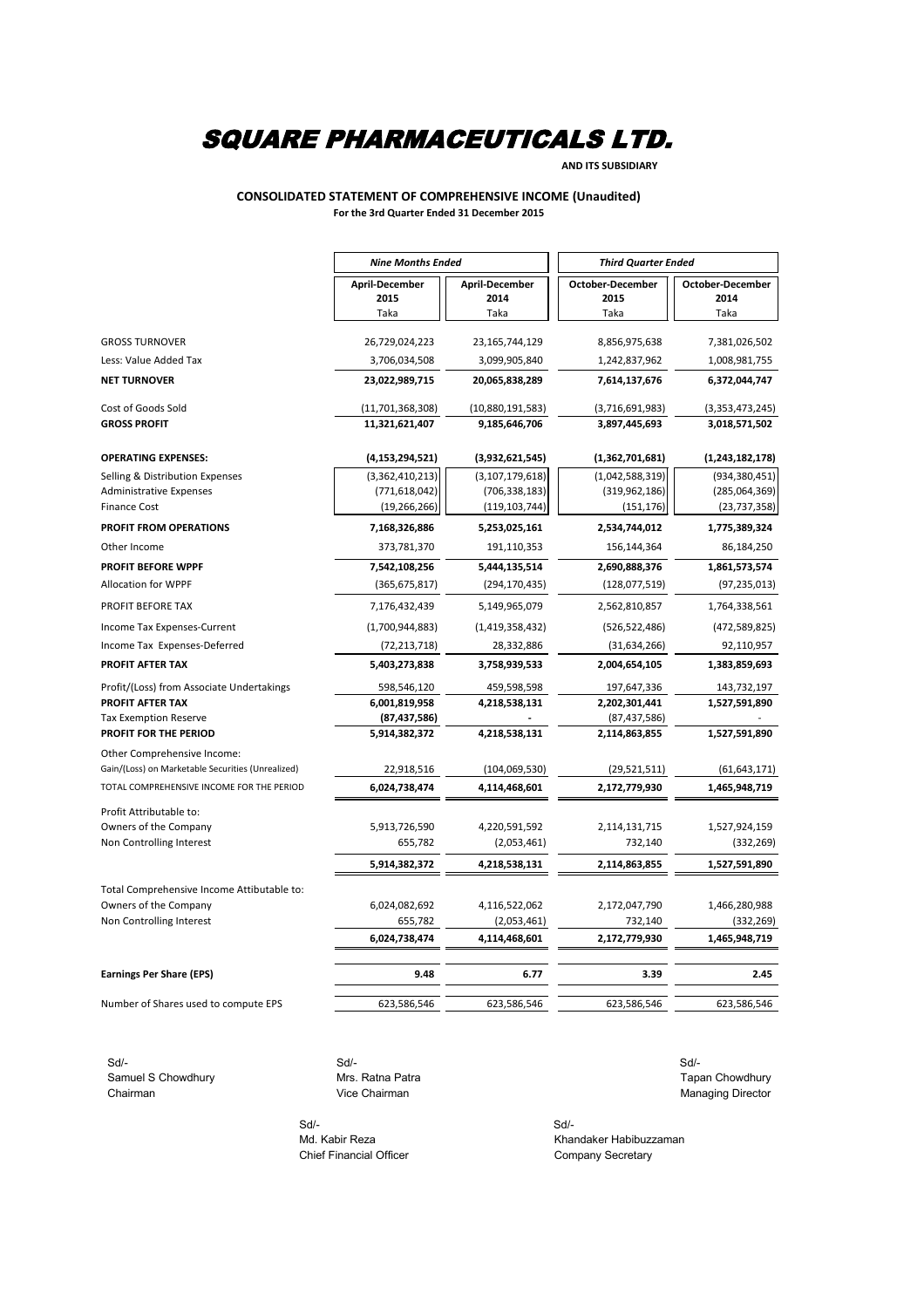**AND ITS SUBSIDIARY**

**CONSOLIDATED STATEMENT OF CHANGES IN EQUITY (Unaudited) For the 3rd Quarter Ended 31 December 2015**

|                                            | Share         | Share         | General     | <b>Tax Exemption</b> | Gain on Marketable      | Retained        | Non Controlling | Total           |
|--------------------------------------------|---------------|---------------|-------------|----------------------|-------------------------|-----------------|-----------------|-----------------|
|                                            | Capital       | Premium       | Reserve     | Reserve              | Securities (Unrealized) | Earnings        | Interest        |                 |
|                                            | Taka          | Taka          | Taka        | Taka                 | Taka                    | Taka            | Taka            | Taka            |
| At 31 March 2015                           | 5,542,991,520 | 2,035,465,000 | 105,878,200 |                      | 265,332,813             | 23,143,634,751  | (1,669,864)     | 31,091,632,420  |
| Total Comprehensive Income (Apr'15-Dec'15) |               |               |             | 87,437,586           | 22,918,516              | 5,913,726,590   | 655,782         | 6,024,738,474   |
| Cash Dividend (2014-2015)                  |               |               |             |                      |                         | (1,662,897,456) |                 | (1,662,897,456) |
| Stock Dividend (2014-2015)                 | 692,873,940   |               |             |                      |                         | (692, 873, 940) |                 |                 |
| At 31 December 2015                        | 6,235,865,460 | 2,035,465,000 | 105,878,200 | 87,437,586           | 288,251,329             | 26,701,589,945  | (1,014,082)     | 35,453,473,438  |
| At 31 December 2014                        | 5,542,991,520 | 2,035,465,000 | 105,878,200 | 406,231,702          | 345,186,027             | 20,974,188,440  | (1,653,461)     | 29,408,287,428  |

Chairman **Vice Chairman** Vice Chairman Managing Director Chief Financial Officer Company Secretary

Sd/- Sd/- Sd/- Sd/- Sd/-

Samuel S Chowdhury **Mrs. Ratna Patra** Tapan Chowdhury Md. Kabir Reza Khandaker Habibuzzaman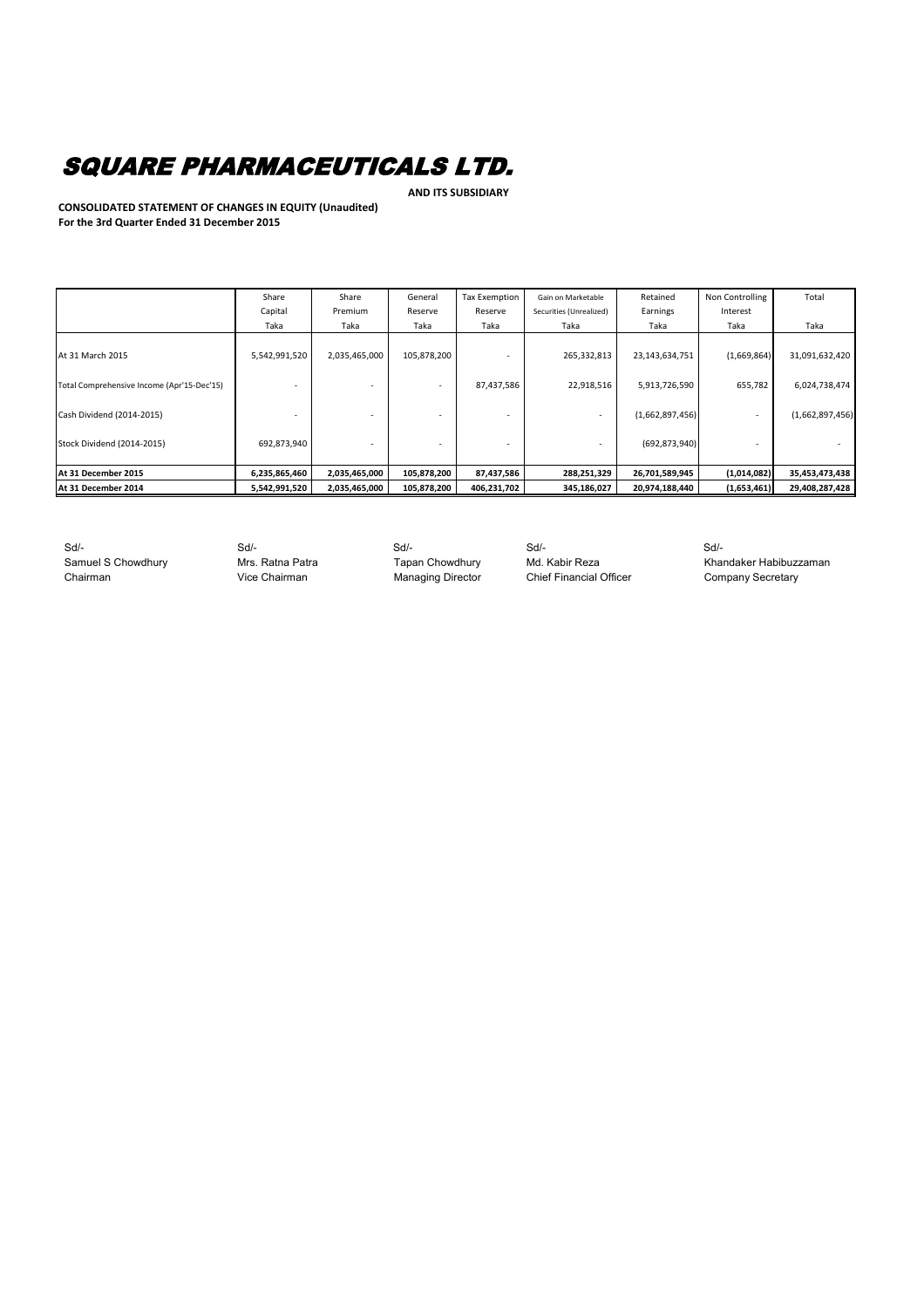**AND ITS SUBSIDIARY**

#### **CONSOLIDATED STATEMENT OF CASH FLOWS (Unaudited) For the 3rd Quarter Ended 31 December 2015**

'n

|                                              |      | <b>April-December</b> | <b>April-December</b> |
|----------------------------------------------|------|-----------------------|-----------------------|
|                                              |      | 2015                  | 2014                  |
|                                              |      | Taka                  | Taka                  |
| <b>Cash Flows From Operating Activities:</b> |      |                       |                       |
| <b>RECEIPTS:</b>                             |      |                       |                       |
| <b>Collections from Sales</b>                |      | 26,718,468,380        | 23,021,673,721        |
| Others                                       |      | 105,290,493           | 51,579,770            |
|                                              |      | 26,823,758,873        | 23,073,253,491        |
| <b>PAYMENTS:</b>                             |      |                       |                       |
| Purchase of Raw and Packing Materials        |      | 7,852,535,736         | 8,125,887,310         |
| Manufacturing and Operating Expenses         |      | 5,688,800,814         | 5,465,975,818         |
| Value Added Tax                              |      | 3,706,034,508         | 3,099,905,840         |
| <b>Finance Cost</b>                          |      | 19,266,266            | 119,103,744           |
| Income Tax Expense                           |      | 1,514,278,399         | 1,282,856,718         |
| Workers Profit Participation Fund            |      | 189,605,536           | 136,811,978           |
| Others                                       |      | 3,560,742             | 7,149,640             |
|                                              |      | 18,974,082,001        | 18,237,691,048        |
| Net cash provided by operating activities    |      | 7,849,676,872         | 4,835,562,443         |
| <b>Cash Flows From Investing Activities:</b> |      |                       |                       |
| <b>Purchase of Fixed Assets</b>              |      | (1,673,562,702)       | (1,409,741,739)       |
| Capital Work-in-Progress                     |      | (142, 413, 943)       | (125, 502, 321)       |
| Investment                                   |      | (20,008,776)          | (203, 921, 969)       |
| Short Term Loan                              |      | (219, 937, 343)       | (127, 291, 829)       |
| <b>Interest Received</b>                     |      | 237,449,308           | 101,209,208           |
| Dividend Received                            |      | 161,118,984           | 155,639,552           |
| Net cash used in investing activities        |      | (1,657,354,472)       | (1,609,609,098)       |
| <b>Cash Flows From Financing Activities:</b> |      |                       |                       |
| Long Term Loan Repaid                        |      | (916, 302, 487)       | (683, 356, 427)       |
| Short Term Bank Loan Decrease                |      |                       | (48,031,251)          |
| Dividend Paid                                |      | (1,662,897,456)       | (1,445,997,789)       |
| Net cash provided by financing activities    |      | (2,579,199,943)       | (2, 177, 385, 467)    |
| Increase in Cash and Cash Equivalents        |      | 3,613,122,457         | 1,048,567,878         |
| Cash and Cash Equivalents at the Opening     |      | 3,892,185,634         | 2,162,717,207         |
| Cash and Cash Equivalents at the Closing     |      | 7,505,308,091         | 3,211,285,085         |
| Net Operating Cash Flow per Share (NOCF)     |      | 12.59                 | 7.75                  |
| Number of Shares used to compute NOCF        |      | 623,586,546           | 623,586,546           |
|                                              |      |                       |                       |
| Sd/-                                         | Sd/- |                       | Sd/-                  |

Samuel S Chowdhury **Mrs. Ratna Patra Mrs. Ratna Patra** Tapan Chowdhury Chairman Managing Director

 Sd/- Sd/- Chief Financial Officer Company Secretary

Managing Director

Md. Kabir Reza Khandaker Habibuzzaman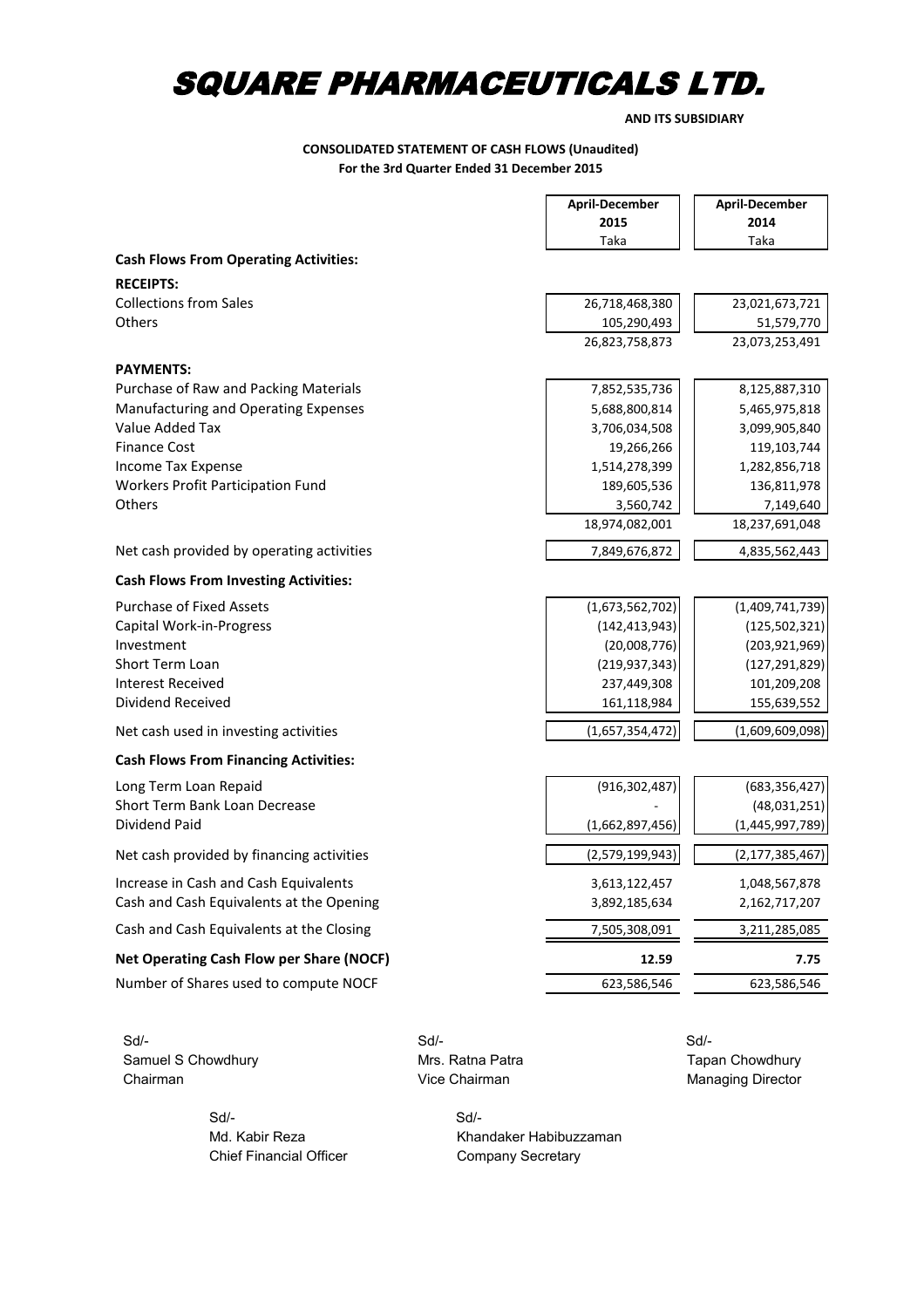**STATEMENT OF FINANCIAL POSITION (Unaudited) As At 31 December 2015**

|                                                  | 31-12-2015     | 31-03-2015                  |
|--------------------------------------------------|----------------|-----------------------------|
|                                                  | Taka           | Taka                        |
|                                                  |                |                             |
| <b>ASSETS:</b>                                   |                |                             |
| <b>Non-Current Assets:</b>                       | 21,696,727,529 | 21,614,399,749              |
| Property, Plant and Equipment-Carrying Value     | 15,873,518,260 | 15,721,139,105              |
| Capital Work-in-Progress                         |                | 119,985,162                 |
| Investment - Long Term (at Cost)                 | 4,901,400,088  | 4,894,025,998               |
| Investment in Marketable Securities (Fair Value) | 921,809,181    | 879,249,484                 |
| <b>Current Assets:</b>                           | 14,559,284,145 | 9,739,782,495               |
| Inventories                                      | 2,705,966,826  | 2,684,259,324               |
| <b>Trade Debtors</b>                             | 837,123,742    | 894,543,303                 |
| Advances, Deposits and Prepayments               | 653,264,369    | 714,842,990                 |
| Short Term Loan                                  | 2,962,766,138  | 1,596,661,104               |
| Cash and Cash Equivalents                        | 7,400,163,070  | 3,849,475,774               |
| <b>TOTAL ASSETS</b>                              | 36,256,011,674 | 31,354,182,244              |
|                                                  |                |                             |
| SHAREHOLDERS' EQUITY AND LIABILITIES:            |                |                             |
| <b>Shraeholders' Equity:</b>                     | 31,713,676,950 | 28,031,892,107              |
| <b>Share Capital</b>                             | 6,235,865,460  | 5,542,991,520               |
| <b>Share Premium</b>                             | 2,035,465,000  | 2,035,465,000               |
| <b>General Reserve</b>                           | 105,878,200    | 105,878,200                 |
| Gain on Marketable Securities (Unrealized)       | 288,251,329    | 265,332,813                 |
| <b>Retained Earnings</b>                         | 23,048,216,961 | 20,082,224,574              |
| <b>Non-Current Liabilities:</b>                  | 941,758,143    | 931,442,176                 |
| Long Term Loans - Secured                        |                | 40,084,217                  |
| Deffered Tax Liability                           | 941,758,143    | 891,357,959                 |
| <b>Current Liabilities:</b>                      | 3,600,576,581  |                             |
| Long Term Loans - Current Portion                |                | 2,390,847,961<br>81,514,503 |
| <b>Trade Creditors</b>                           | 696,023,261    | 254,773,030                 |
| Liabilities for Expenses                         | 29,115,817     | 42,958,189                  |
| Liabilities for Other Finance                    | 2,875,437,503  | 2,011,602,239               |
|                                                  |                |                             |
| TOTAL SHAREHOLDERS' EQUITY AND LIABILITIES       | 36,256,011,674 | 31,354,182,244              |
| Net Assets Value per Share (NAV)                 | 50.86          | 44.95                       |
| Number of Shares used to compute NAV             | 623,586,546    | 623,586,546                 |
|                                                  |                |                             |

 Sd/- Sd/- Sd/- Samuel S Chowdhury Mrs. Ratna Patra<br>
Chairman Mrs. Ratna Patra

 Sd/- Sd/- Chief Financial Officer

**Cair**<br>Tapan Chowdhury<br>Managing Director

Md. Kabir Reza Khandaker Habibuzzaman<br>Chief Financial Officer Company Secretary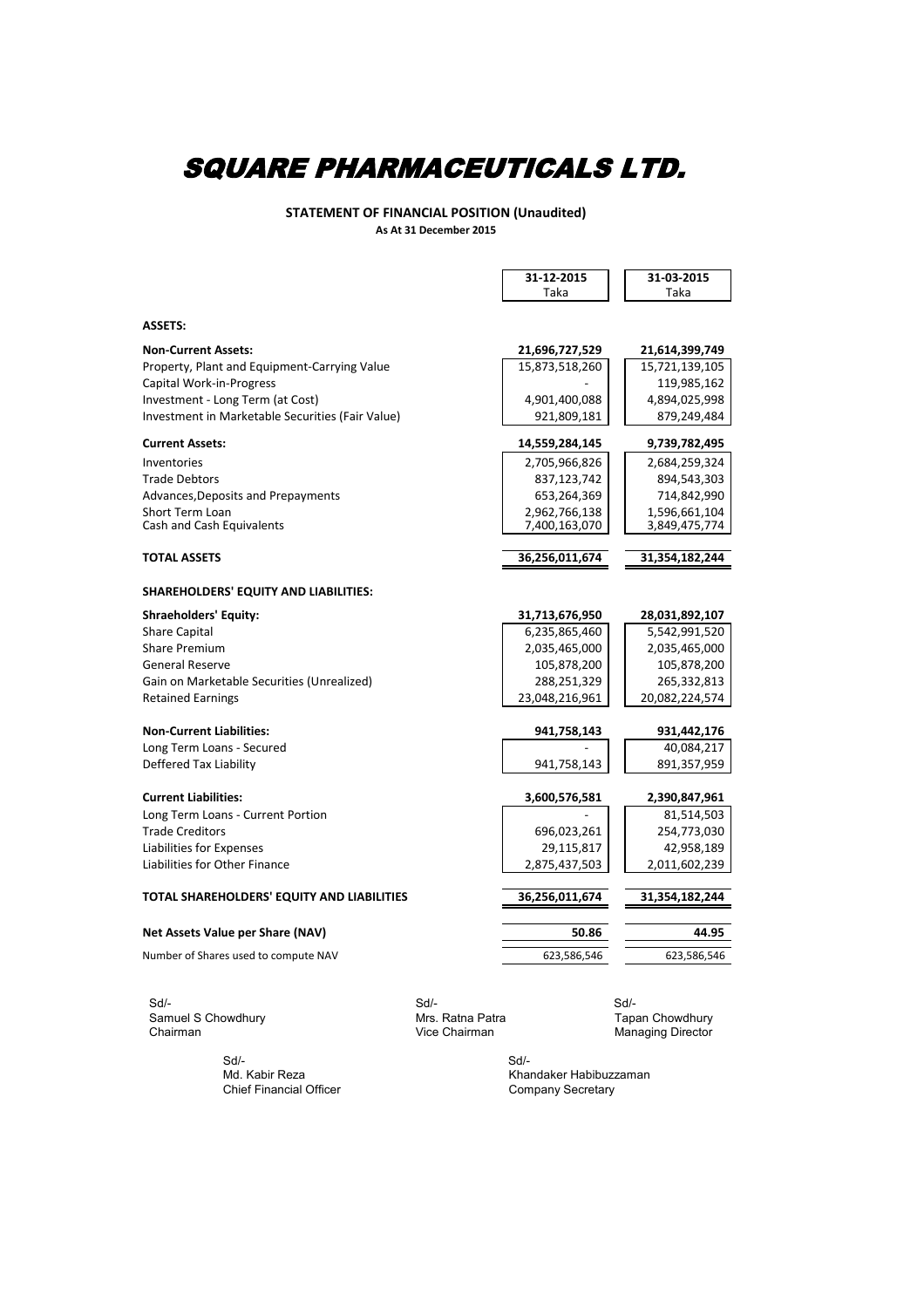#### **STATEMENT OF COMPREHENSIVE INCOME (Unaudited) For the 3rd Quarter Ended 31 December 2015**

|                                                   |                       | <b>Nine Months Ended</b> |                         | <b>Third Quarter Ended</b> |  |  |
|---------------------------------------------------|-----------------------|--------------------------|-------------------------|----------------------------|--|--|
|                                                   | <b>April-December</b> | <b>April-December</b>    | <b>October-December</b> | <b>October-December</b>    |  |  |
|                                                   | 2015                  | 2014                     | 2015                    | 2014                       |  |  |
|                                                   | Taka                  | Taka                     | Taka                    | Taka                       |  |  |
|                                                   |                       |                          |                         |                            |  |  |
| <b>GROSS TURNOVER</b>                             | 24,790,646,738        | 22,913,988,320           | 8,062,677,203           | 7,226,157,427              |  |  |
| Less: Value Added Tax                             | 3,419,731,979         | 3,063,334,869            | 1,125,100,288           | 986,487,410                |  |  |
| <b>NET TURNOVER</b>                               | 21,370,914,759        | 19,850,653,451           | 6,937,576,915           | 6,239,670,017              |  |  |
| COST OF GOODS SOLD                                | (10,782,711,732)      | (10, 295, 228, 021)      | (3,520,675,245)         | (3,264,217,922)            |  |  |
| <b>GROSS PROFIT</b>                               | 10,588,203,027        | 9,555,425,430            | 3,416,901,670           | 2,975,452,095              |  |  |
| <b>OPERATING EXPENSES:</b>                        | (4, 113, 853, 093)    | (3,824,221,110)          | (1, 262, 455, 682)      | (1, 125, 143, 553)         |  |  |
| Selling & Distribution Expenses                   | (3,334,100,320)       | (3,089,694,545)          | (1,031,464,107)         | (926, 975, 763)            |  |  |
| <b>Administative Expenses</b>                     | (769, 246, 200)       | (706, 338, 183)          | (230, 840, 399)         | (192, 281, 068)            |  |  |
| <b>Finance Cost</b>                               | (10, 506, 573)        | (28, 188, 382)           | (151, 176)              | (5,886,722)                |  |  |
| <b>PROFIT FROM OPERATIONS</b>                     | 6,474,349,934         | 5,731,204,320            | 2,154,445,988           | 1,850,308,542              |  |  |
| Other Income                                      | 952,414,358           | 446,374,813              | 282,754,036             | 191,626,720                |  |  |
| <b>PROFIT BEFORE WPPF</b>                         | 7,426,764,292         | 6,177,579,133            | 2,437,200,024           | 2,041,935,262              |  |  |
| Allocation for WPPF                               | (353, 655, 442)       | (294, 170, 435)          | (116, 057, 144)         | (97, 235, 013)             |  |  |
| PROFIT BEFORE TAX                                 | 7,073,108,850         | 5,883,408,698            | 2,321,142,880           | 1,944,700,249              |  |  |
| Income Tax Expenses-Current                       | (1,700,944,883)       | (1,419,358,432)          | (526, 522, 486)         | (472,589,825)              |  |  |
| Income Tax Expenses-Deferred                      | (50, 400, 184)        | (69,044,640)             | (23, 831, 775)          | (5, 266, 569)              |  |  |
| PROFIT AFTER TAX                                  | 5,321,763,783         | 4,395,005,626            | 1,770,788,619           | 1,466,843,855              |  |  |
| Other Comprehensive Income:                       |                       |                          |                         |                            |  |  |
| Gain/(Loss) on Marketable Securities (Unrealized) | 22,918,516            | (104, 069, 530)          | (29, 521, 511)          | (61, 643, 171)             |  |  |
| TOTAL COMPREHENSIVE INCOME FOR THE PERIOD         | 5,344,682,299         | 4,290,936,096            | 1,741,267,108           | 1,405,200,684              |  |  |
| <b>Earnings Per Share (EPS)</b>                   | 8.53                  | 7.05                     | 2.84                    | 2.35                       |  |  |
| Number of Shares used to compute EPS              | 623,586,546           | 623,586,546              | 623,586,546             | 623,586,546                |  |  |

 Sd/- Sd/- Sd/- Samuel S Chowdhury **Samuel S Chowdhury** Mrs. Ratna Patra Chairman Mrs. Ratna Patra Chairman Vice Chairman Vice Chairman Vice Chairman Vice Chairman Vice Chairman Vice Chairman Vice Chairman Vice Chairman Vice Chairman Vice

**Cair**<br>Tapan Chowdhury<br>Managing Director

 Sd/- Sd/- Chief Financial Officer

Md. Kabir Reza Khandaker Habibuzzaman<br>Chief Financial Officer Company Secretary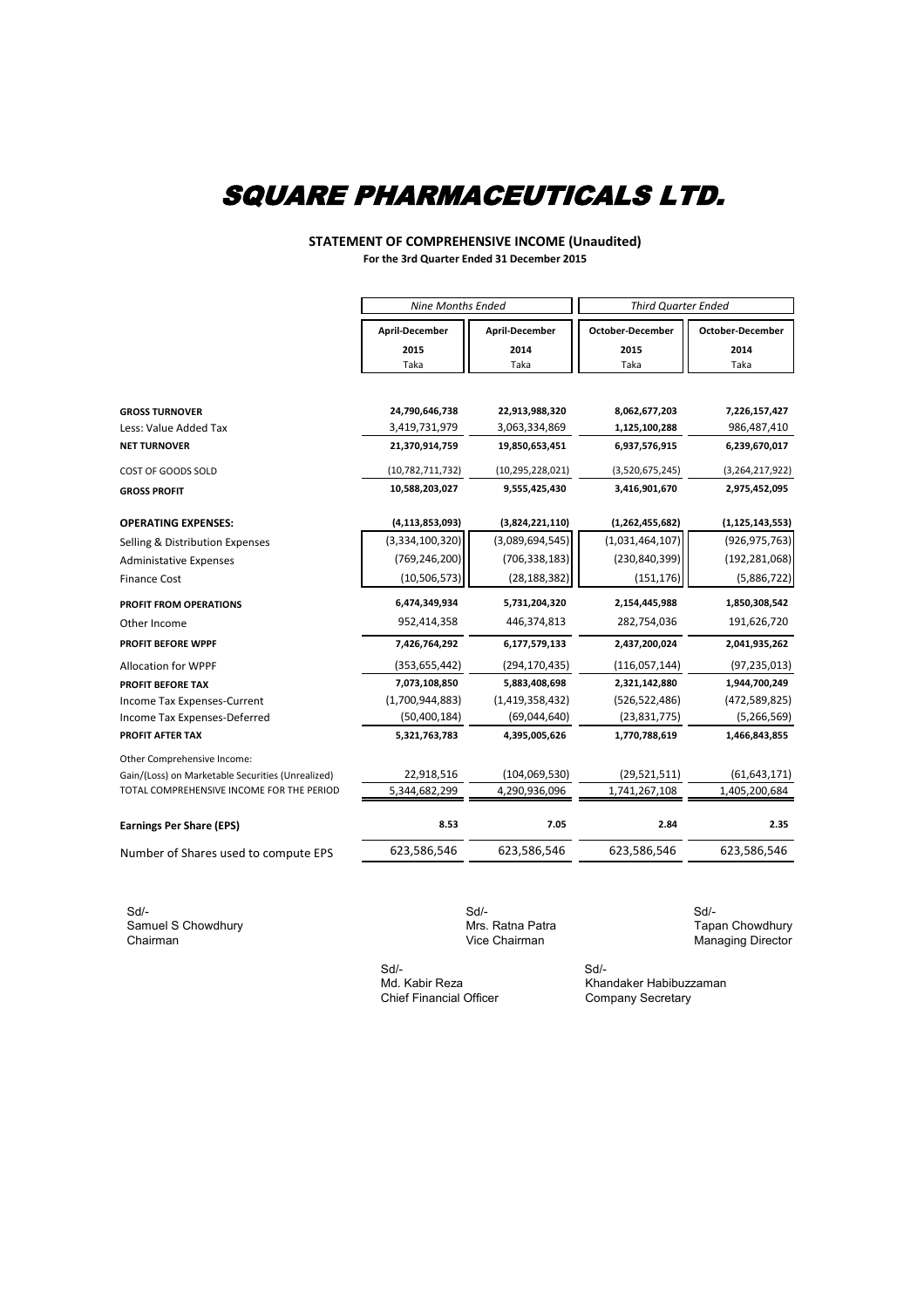**STATEMENT OF CHANGES IN EQUITY (Unaudited) For the 3rd Quarter Ended 31 December 2015**

|                                                | Share         | Share         | General     | Tax Holiday | Gain on Marketable       | Retained        | Total           |
|------------------------------------------------|---------------|---------------|-------------|-------------|--------------------------|-----------------|-----------------|
|                                                | Capital       | Premium       | Reserve     | Reserve     | Securities (Unrealized)  | Earnings        |                 |
|                                                | Taka          | Taka          | Taka        | Taka        | Taka                     | Taka            | Taka            |
| <b>At 31 March 2015</b>                        | 5,542,991,520 | 2,035,465,000 | 105,878,200 |             | 265,332,813              | 20,082,224,574  | 28,031,892,107  |
| Total Comprehensive Income (Apr'2015-Dec'2015) |               |               |             |             | 22,918,516               | 5,321,763,783   | 5,344,682,299   |
| Cash Dividend (2014-2015)                      |               |               |             |             | $\overline{\phantom{0}}$ | (1,662,897,456) | (1,662,897,456) |
| Stock Dividend (2014-2015)                     | 692,873,940   |               |             |             |                          | (692, 873, 940) |                 |
| At 31 December 2015                            | 6,235,865,460 | 2,035,465,000 | 105,878,200 |             | 288,251,329              | 23,048,216,961  | 31,713,676,950  |
| At 31 December 2014                            | 5,542,991,520 | 2,035,465,000 | 105,878,200 | 284,928,193 | 345,186,027              | 18,448,678,175  | 26,763,127,115  |

 Sd/- Sd/- Sd/- Sd/- Sd/- Chairman Chairman Vice Chairman Managing Director Chief Financial Officer Company Secretary

Samuel S Chowdhury **Mrs. Ratna Patra** Tapan Chowdhury Md. Kabir Reza Khandaker Habibuzzaman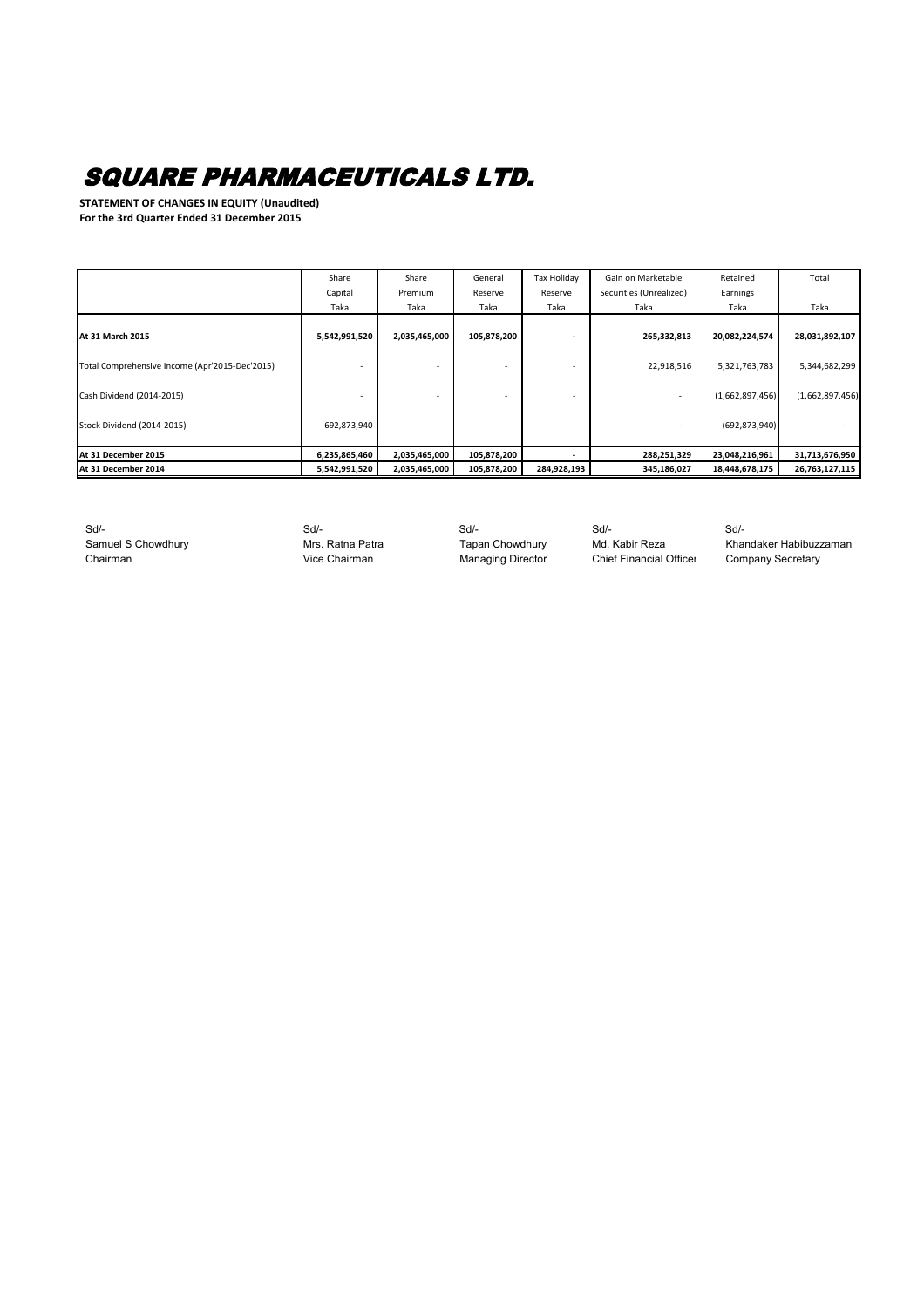**STATEMENT OF CASH FLOWS (Unaudited)**

| <b>April-December</b><br>2015<br><b>Taka</b><br>24,786,959,548<br>427,065,226<br>25,214,024,774<br>7,254,017,140<br>5,372,052,229<br>3,419,731,979<br>10,506,573<br>1,493,121,162<br>189,605,536<br>3,560,742<br>17,742,595,361 | <b>April-December</b><br>2014<br><b>Taka</b><br>22,790,700,349<br>108,189,877<br>22,898,890,226<br>7,782,463,462<br>5,180,084,035<br>3,063,334,869<br>28,188,382<br>1,261,437,923<br>136,811,968 |
|---------------------------------------------------------------------------------------------------------------------------------------------------------------------------------------------------------------------------------|--------------------------------------------------------------------------------------------------------------------------------------------------------------------------------------------------|
|                                                                                                                                                                                                                                 |                                                                                                                                                                                                  |
|                                                                                                                                                                                                                                 |                                                                                                                                                                                                  |
|                                                                                                                                                                                                                                 |                                                                                                                                                                                                  |
|                                                                                                                                                                                                                                 |                                                                                                                                                                                                  |
|                                                                                                                                                                                                                                 |                                                                                                                                                                                                  |
|                                                                                                                                                                                                                                 |                                                                                                                                                                                                  |
|                                                                                                                                                                                                                                 |                                                                                                                                                                                                  |
|                                                                                                                                                                                                                                 |                                                                                                                                                                                                  |
|                                                                                                                                                                                                                                 |                                                                                                                                                                                                  |
|                                                                                                                                                                                                                                 |                                                                                                                                                                                                  |
|                                                                                                                                                                                                                                 |                                                                                                                                                                                                  |
|                                                                                                                                                                                                                                 |                                                                                                                                                                                                  |
|                                                                                                                                                                                                                                 |                                                                                                                                                                                                  |
|                                                                                                                                                                                                                                 |                                                                                                                                                                                                  |
|                                                                                                                                                                                                                                 |                                                                                                                                                                                                  |
|                                                                                                                                                                                                                                 |                                                                                                                                                                                                  |
|                                                                                                                                                                                                                                 | 17,452,320,639                                                                                                                                                                                   |
| 7,471,429,413                                                                                                                                                                                                                   | 5,446,569,587                                                                                                                                                                                    |
|                                                                                                                                                                                                                                 |                                                                                                                                                                                                  |
| (1, 268, 474, 767)                                                                                                                                                                                                              | (1,322,460,129)                                                                                                                                                                                  |
|                                                                                                                                                                                                                                 | (125, 502, 321)                                                                                                                                                                                  |
| (20,008,776)                                                                                                                                                                                                                    | (203, 921, 969)                                                                                                                                                                                  |
| (1,366,105,034)                                                                                                                                                                                                                 | (1,487,930,829)                                                                                                                                                                                  |
| 357,223,653                                                                                                                                                                                                                     | 176,649,348                                                                                                                                                                                      |
| 161,118,984                                                                                                                                                                                                                     | 155,639,552                                                                                                                                                                                      |
|                                                                                                                                                                                                                                 | (2,807,526,348)                                                                                                                                                                                  |
|                                                                                                                                                                                                                                 | 440,478,777                                                                                                                                                                                      |
|                                                                                                                                                                                                                                 | (153, 516, 832)                                                                                                                                                                                  |
|                                                                                                                                                                                                                                 | (37, 846, 542)                                                                                                                                                                                   |
|                                                                                                                                                                                                                                 | (1,445,997,789)                                                                                                                                                                                  |
|                                                                                                                                                                                                                                 | (1,637,361,163)                                                                                                                                                                                  |
|                                                                                                                                                                                                                                 | 1,001,682,076                                                                                                                                                                                    |
|                                                                                                                                                                                                                                 | 2,152,834,279                                                                                                                                                                                    |
|                                                                                                                                                                                                                                 | 3,154,516,355                                                                                                                                                                                    |
|                                                                                                                                                                                                                                 | 8.73                                                                                                                                                                                             |
| 11.98                                                                                                                                                                                                                           | 623,586,546                                                                                                                                                                                      |
|                                                                                                                                                                                                                                 | (2, 136, 245, 940)<br>945,407,863<br>(121, 598, 721)<br>(1,662,897,456)<br>(1,784,496,177)<br>3,550,687,296<br>3,849,475,774<br>7,400,163,070<br>623,586,546                                     |

 Sd/- Sd/- Sd/- Samuel S Chowdhury **Mrs. Ratna Patra** Mrs. Ratna Patra Tapan Chowdhury Chairman **Managing Director** Chairman Chairman Managing Director

 Sd/- Sd/- Chief Financial Officer

Md. Kabir Reza Khandaker Habibuzzaman